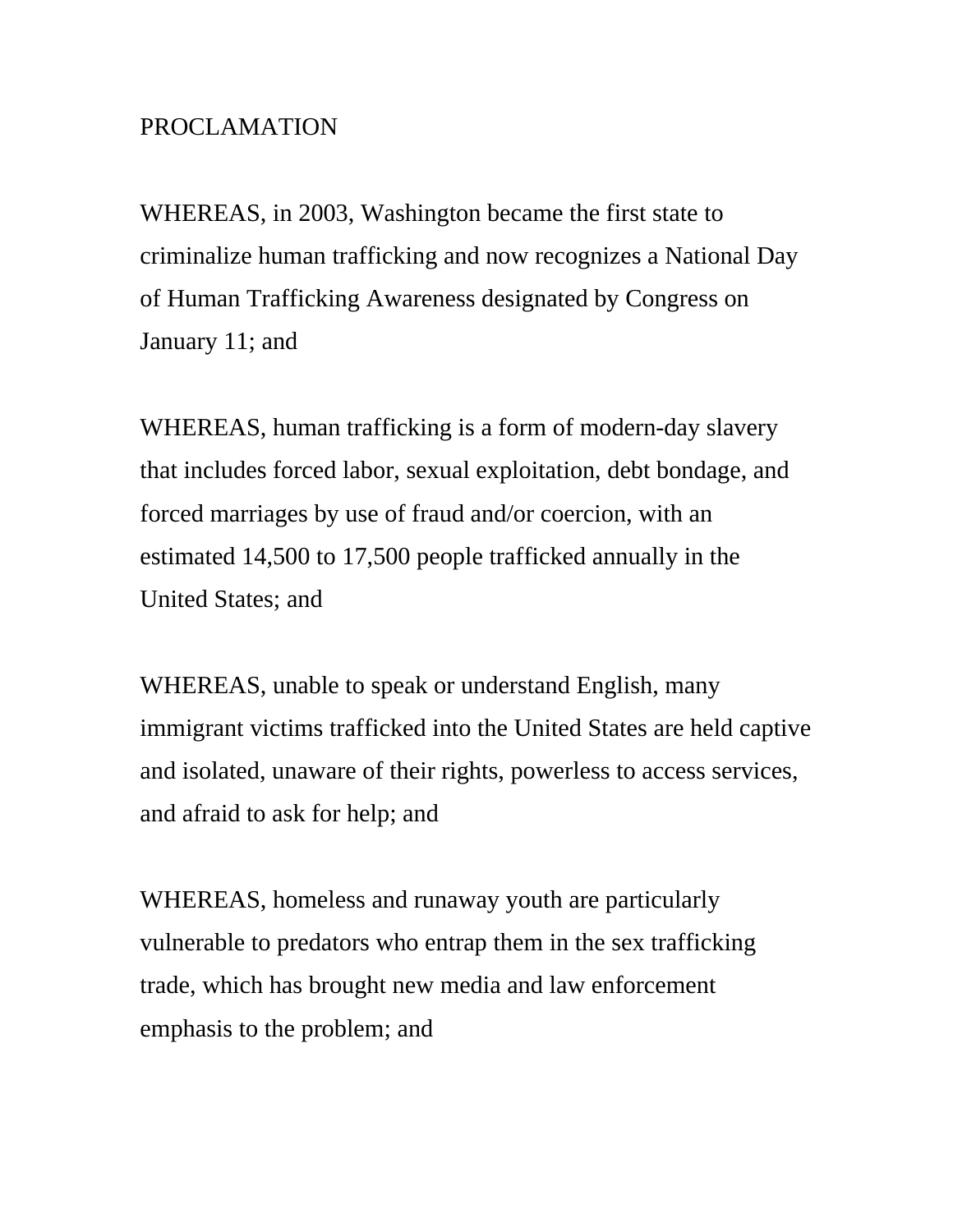WHEREAS, King County law enforcement and prosecutors are participants in the model multi-agency Washington Anti-Trafficking Response Network (WARN) that brings together service providers, criminal justice agencies, and advocacy groups to rescue victims from these conditions; and

WHEREAS, local partnerships with federal, state, county and city agencies, the Port of Seattle, and community advocacy organizations are providing training, launching the Businesses Ending Slavery and Trafficking campaign, and adopting new state laws to strengthen enforcement; and

WHEREAS, the National Association of Attorneys General, led by Rob McKenna of Washington State, initiated the national Pillars of Hope campaign during 2012 to increase awareness about human trafficking, hold traffickers accountable, help victims, and decrease demand;

NOW, THEREFORE, we, the Metropolitan King County Council, hereby proclaim January 11, 2013, as

## HUMAN TRAFFICKING AWARENESS DAY